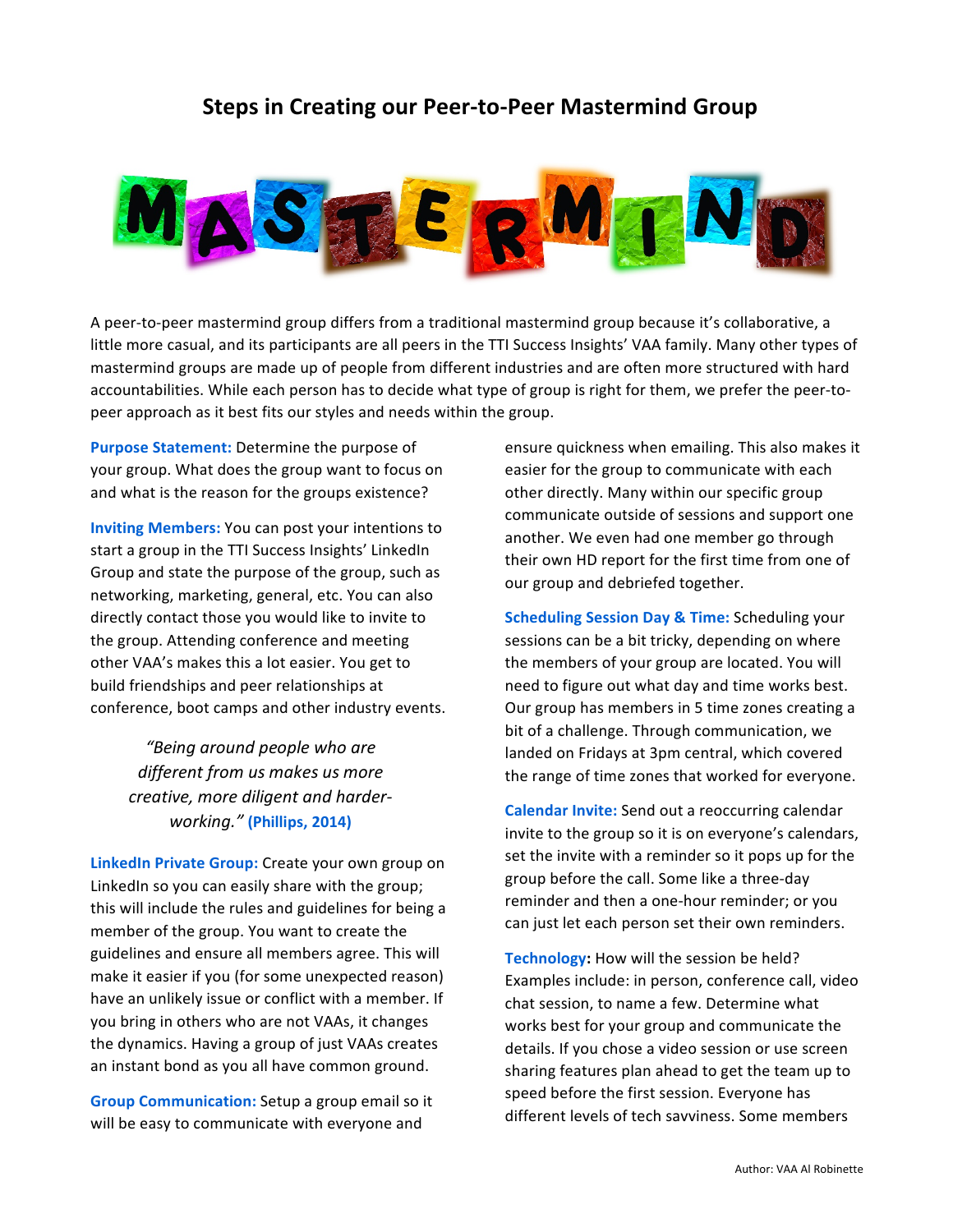will be able to connect quickly and easily while others will need a little support to get going. Try to do this prior to the first call. However, it's best to build in time for a little delay on the first session while working out the details.

**Session Recording:** If you chose video sessions, ask the group if they would like to record the sessions. You can share the recording on your private LinkedIn group page for just your group who might have missed the session. Members sometimes want to go back and review something discussed again. Our group has appreciated this option so they feel they did not miss out when they have a previous commitment and can't attend.

**Agendas:** Communicate with your group on what topics you would like to discuss and the structure for your sessions. You can create a schedule of topics, in advance, for the next 6-8 sessions so everyone knows the topic and can come prepared. We have a blended method with some prediscussed topics and also member requests. This includes members discussing their own needs such as specific clients, business pitches, coaching sessions, feedback, debriefing suggestions and more. Pre-discussed topics might include some type of networking, marketing, CMS software, coaching tools, guest speaker, to name a few.

**Facilitator:** Determine who will be the group facilitator. This person's role is not to be a leader, they are a facilitator meant to help the group with planning and navigating the sessions. You may also want to determine a backup or co-facilitator to cover during times there is a scheduling conflict. This keeps it easy so the group does not have to think too much about the planning piece, reaching out to guest speakers, the technology hosting, etc.

**Be Patient:** It's completely normal to take a couple of sessions to build up the routine and connection among the group. It is also typical to have a technical issue that slows down the start of the session at the beginning. Occasionally, a session may need to be canceled due to scheduling conflicts with the majority of the group. Remember the group has primary responsibilities to their business first and foremost. However, if the conflicts occur often you may want to consider changing to a more convenient day and time.

Lastly HAVE FUN: It's easy to get caught up focusing on the business but these groups can be so much fun! Our group routinely has times we crack up about some random topic. It makes the upcoming session something to look forward to and something in which we all enjoy participating. The positive support and encouragement the group provides is inspiring and motivating. **Thank** you for taking the time to review our story and if **you have any questions do not hesitate to reach out!**

### **Final Thoughts**

"Scott E. Page, professor of complex systems, political science and economics at the University of Michigan, puts it this way, "Diversity trumps ability." He's applied mathematical modeling and case studies to prove that teams of strong, but diverse, *individuals* outperform teams of the *best individuals with similar perspectives and ways of approaching a problem. Solution finding lies* in the greater possibility created through the collective combination of diverse ideas and *approaches."* **(Woods, 2008)**

#### **Works Cited**

Woods, S. (2008). Thinking About Diveristy of Thought. Retrieved from WORKINGPAPER: http://workforcediversitynetwork.com/docs/articles/article\_thinkingaboutdiversityofthought\_woods.pdf

Phillips, K. W. (2014, October 1). How Diversity Makes Us Smarter. Retrieved from Scientific American Policy & Ethics: https://www.scientificamerican.com/article/howdiversity-makes-us-smarter/